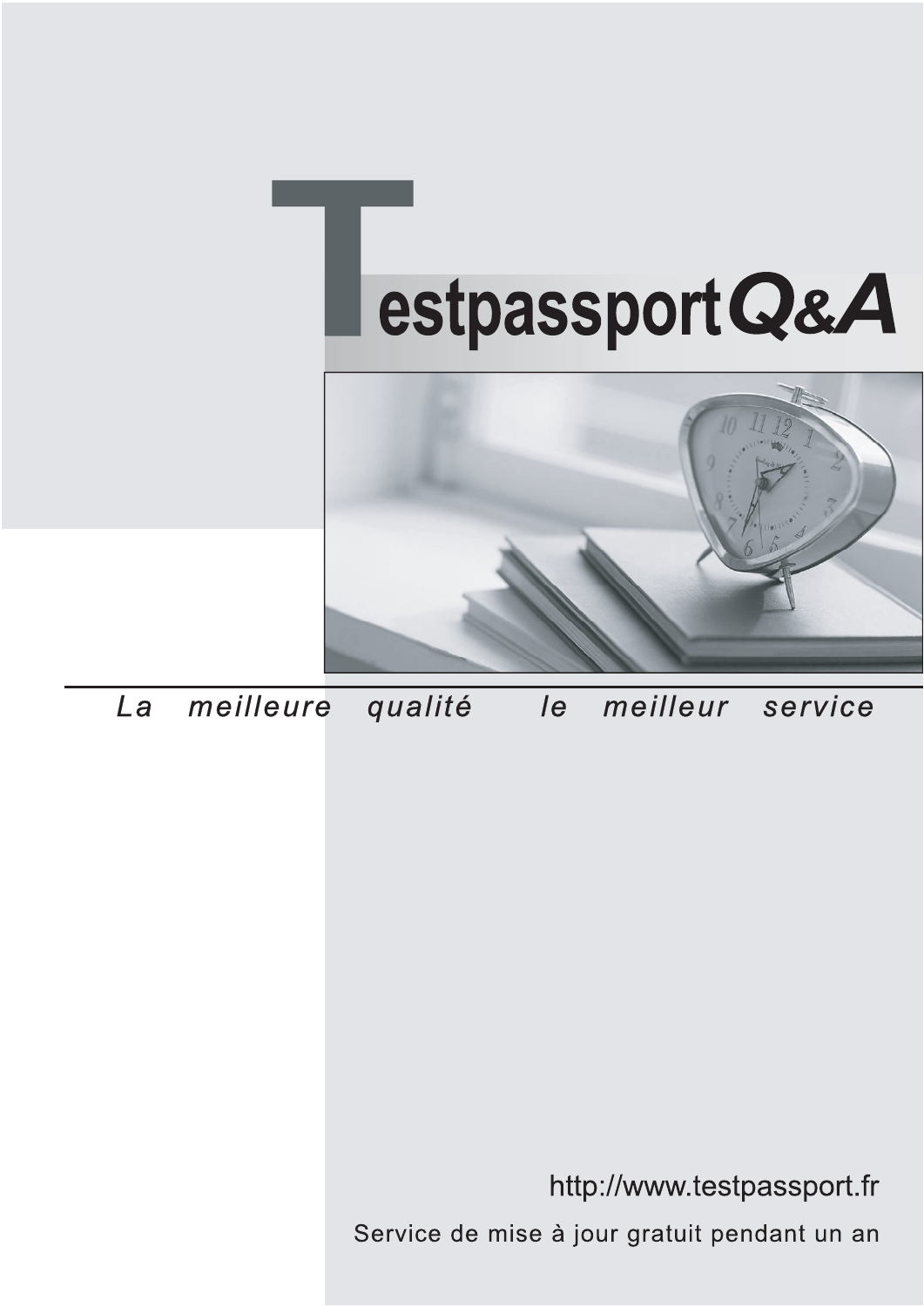## **Exam** : **000-633**

# **Title** : rational-object oriented analysis and design-part1

## **Version** : DEMO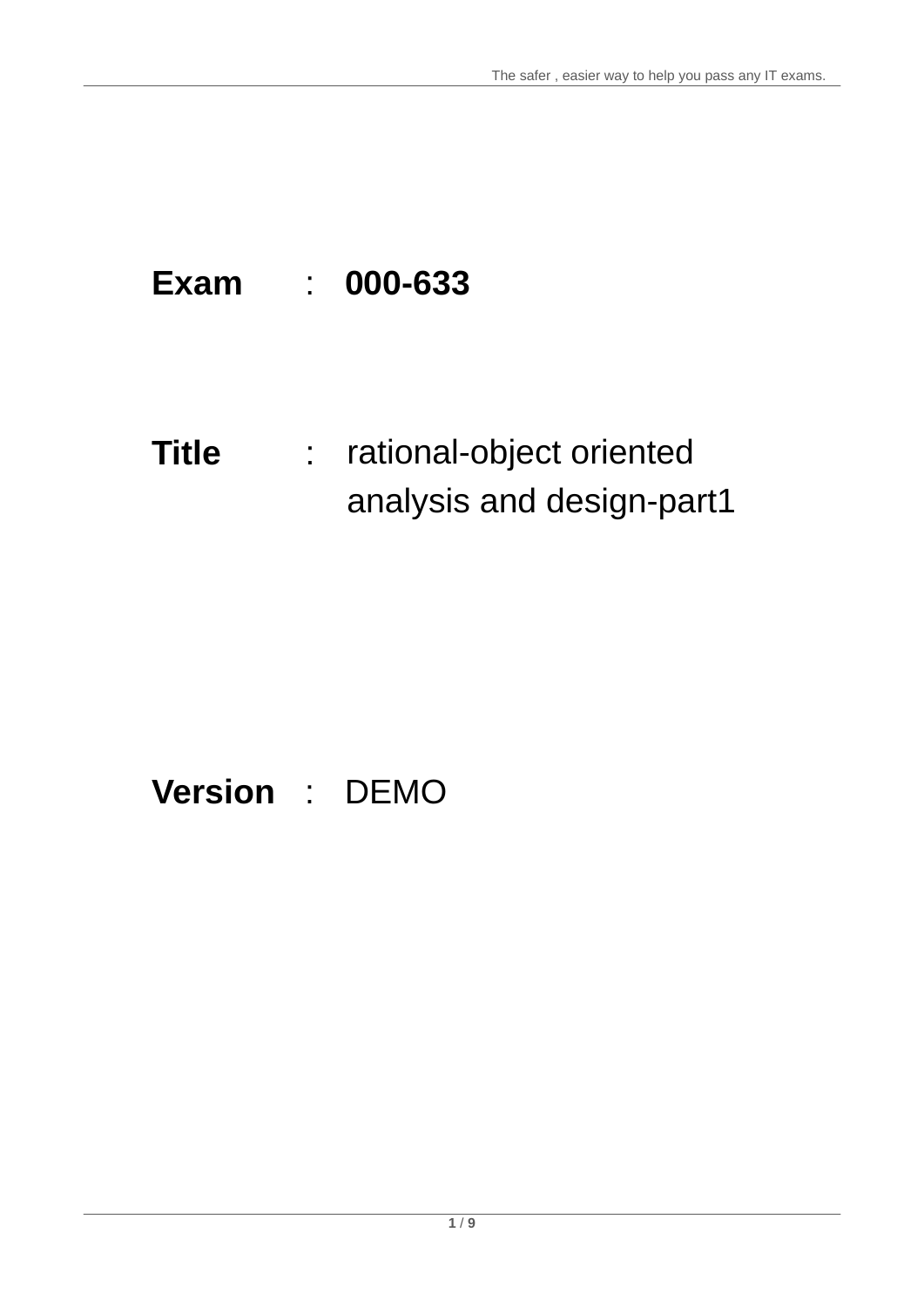

#### **1.Click the Exhibit button below. What do the icons on the illustration represent?**

A.Two distinct objects

- B.Two distinct classes
- C.Same class
- D.Same object

#### **Correct:C**

**2.Click the Exhibit button below. What kind of attribute value does M represent in the diagram?**



#### A.Static value of 0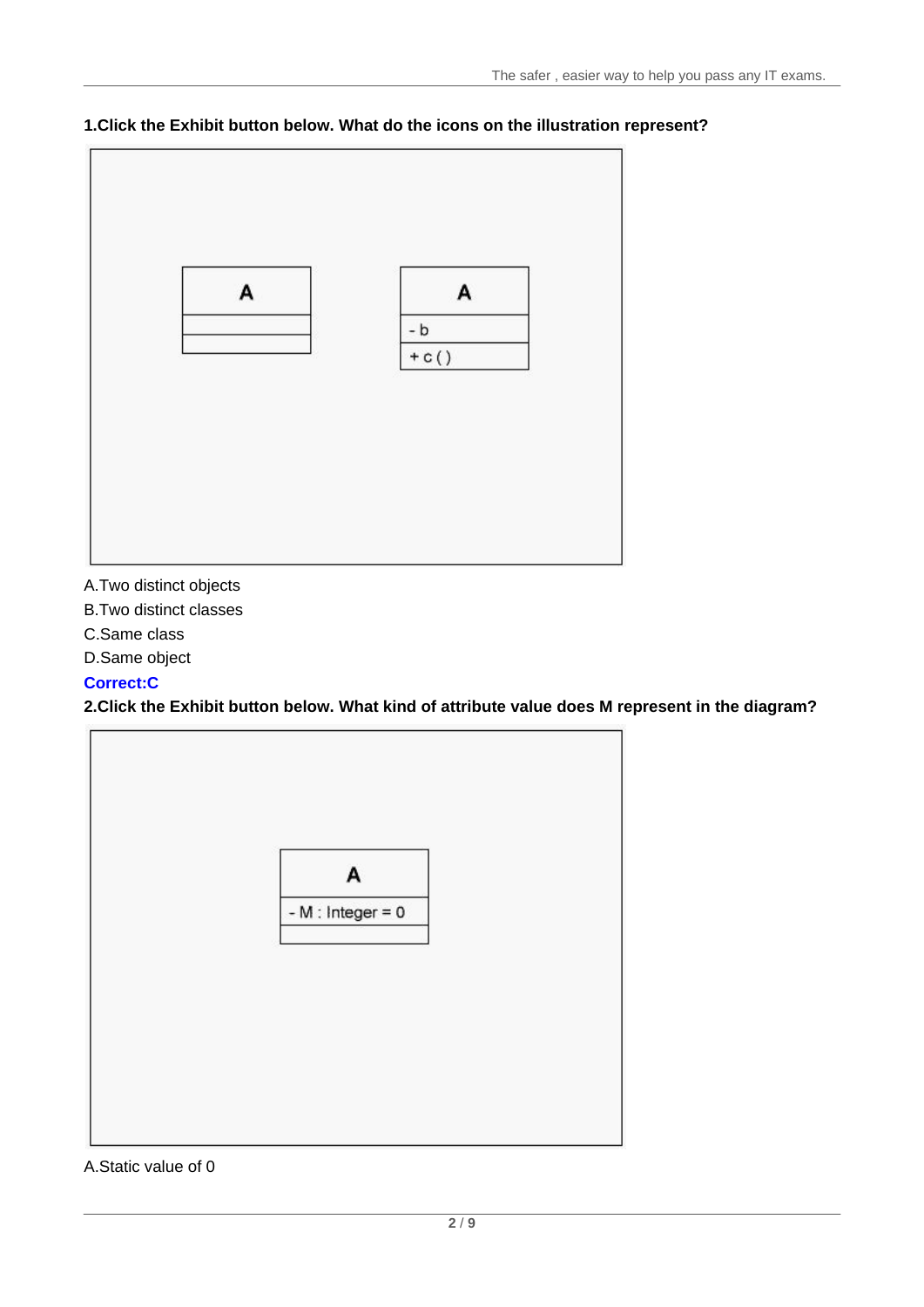- B.Default value of 0
- C.Current value of 0

D.Constant value of 0

#### **Correct:B**

#### **3.Which of the following are characteristics of a package? (Select all that apply.)**

A.Helpful in organizing classes in large models

B.May include nested packages

C.A logical collection of classes

D.Always realizes an interface

#### **Correct:A B C D**

#### **4.What relationships are allowed between actors?**

A.Extend

B.Include **B.Include B.Include B.Include B.Include B.Include B.Include B.Include** 

C.Realization

D.Generalization

#### **Correct:D**

#### **5.What does a sequence diagram represent?**

A.Classes and their relationships

B.The life history of a given class

C.Relationships among use cases and scenarios

D.All system-level interfaces

E.Objects and the messages involved in a single scenario

#### **Correct:E**

**6.Click the Exhibit button below. What does this diagram show about the relationship between the actor and use case?**

A.The actor inherits behavior from the use case.

B.The actor depends on the use case.

C.The actor initiates the use case.

D.The actor realizes the use case.

#### **Correct:C**

**7.What principle enables you to modify the implementation of a class without impacting client code?**

A.Polymorphism

- B.Encapsulation
- C.Inheritance
- D.Multiplicity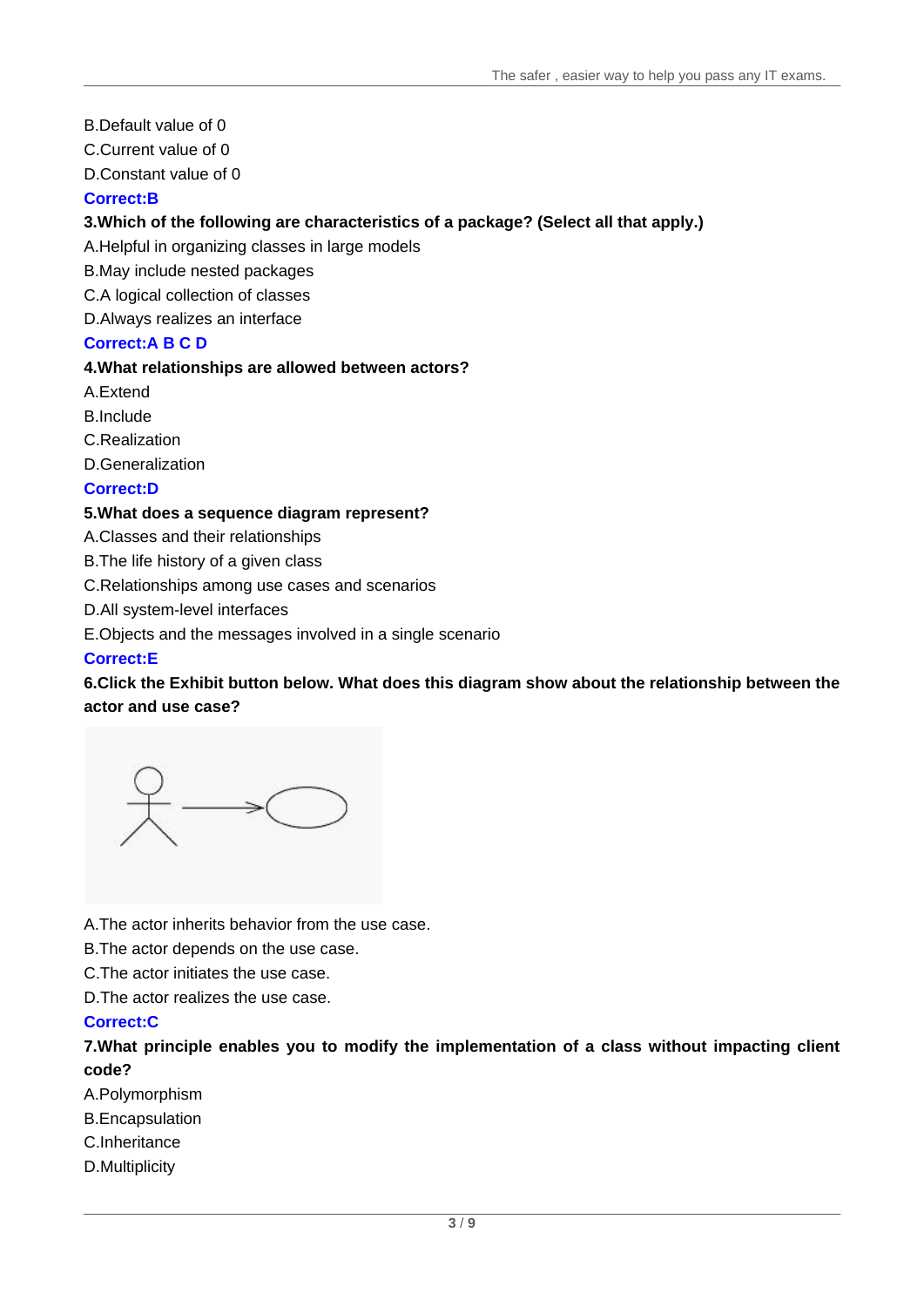## E.Abstraction

#### **Correct:B**

8.A contains B; B can exist outside of A so B's lifetime is NOT tied to A's lifetime. Which diagram **models this scenario?**



A.D

#### **Correct:A**

#### **9.Which relationships apply between use cases? (Select all that apply.)**

- A.Extend
- B.Inheritance
- C.Generalization
- D.Include

#### **Correct:A C D**

#### **10.An interface is**

A.A stereotype of a package representing the methods which exported classes in the package support. B.A description for the externally visible operations of a class, component, subsystem, or other entity.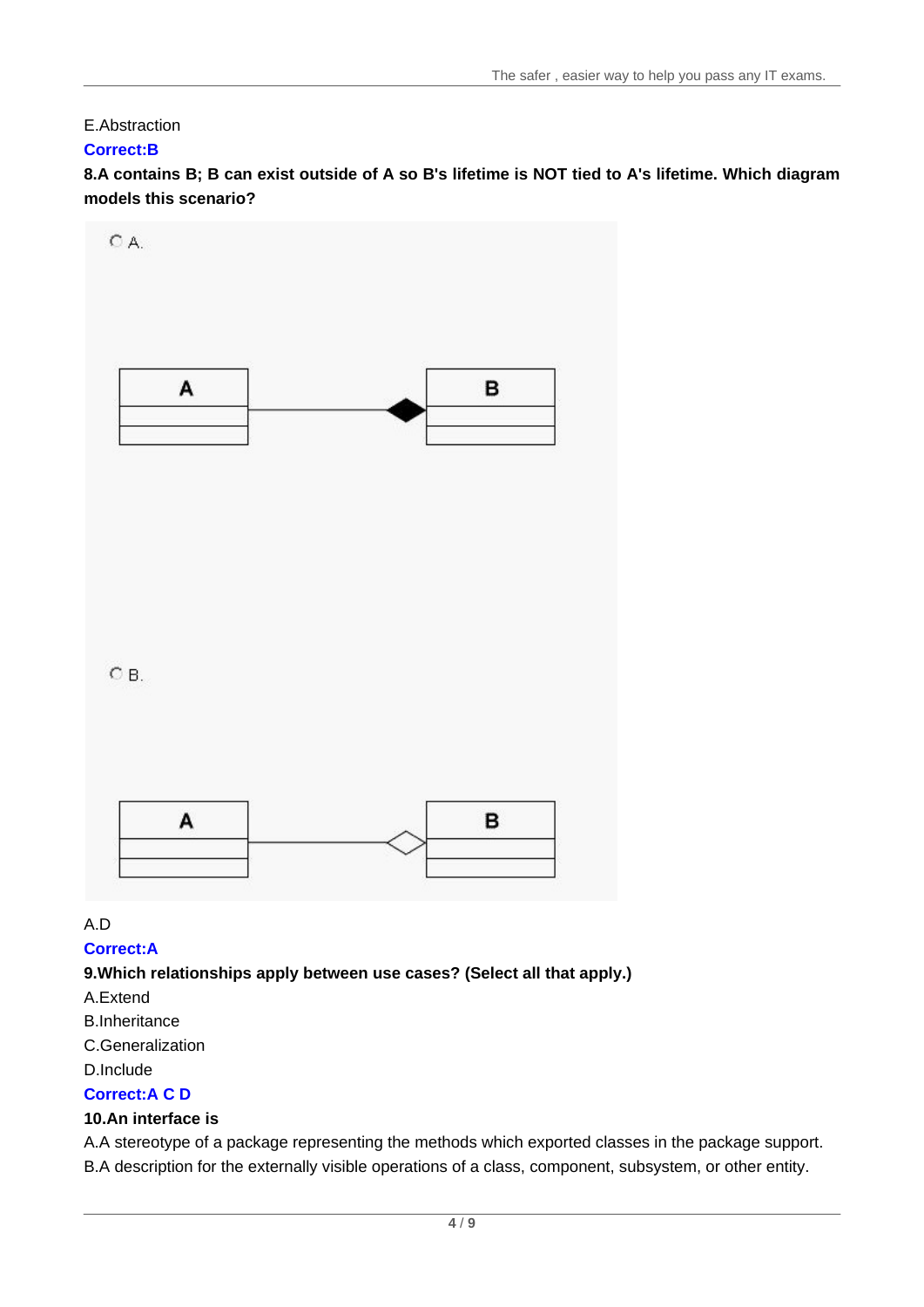C.The public and private parts of a class.

D.A description of the externally visible operations of a package.

## **Correct:B**

## **11.View the sequence diagram:**



## A.A

#### **Correct:A**

## **12.What statement best describes an association?**

A.A general relationship among classes indicating that the classes are connected in some way.

B.Represented on a class diagram using a diamond symbol.

C.Always represented on a class diagram using an arrow.

D.A relationship from a whole to its parts.

E.Always one-way.

## **Correct:A**

## **13.What statement defines abstraction?**

A.An approach that helps us deal with complexity by emphasizing relevant characteristics and suppressing other details.

B.The practice of separating the interface of a class from its implementation and hiding the implementation.

C.A specialized form of association in which a whole is related to its parts.

D.A logical collection of classes.

E.A number of time-ordered steps or statements expressed in natural language.

## **Correct:A**

**14.Click the Exhibit button below. The two statechart diagrams shown here represent the same information.**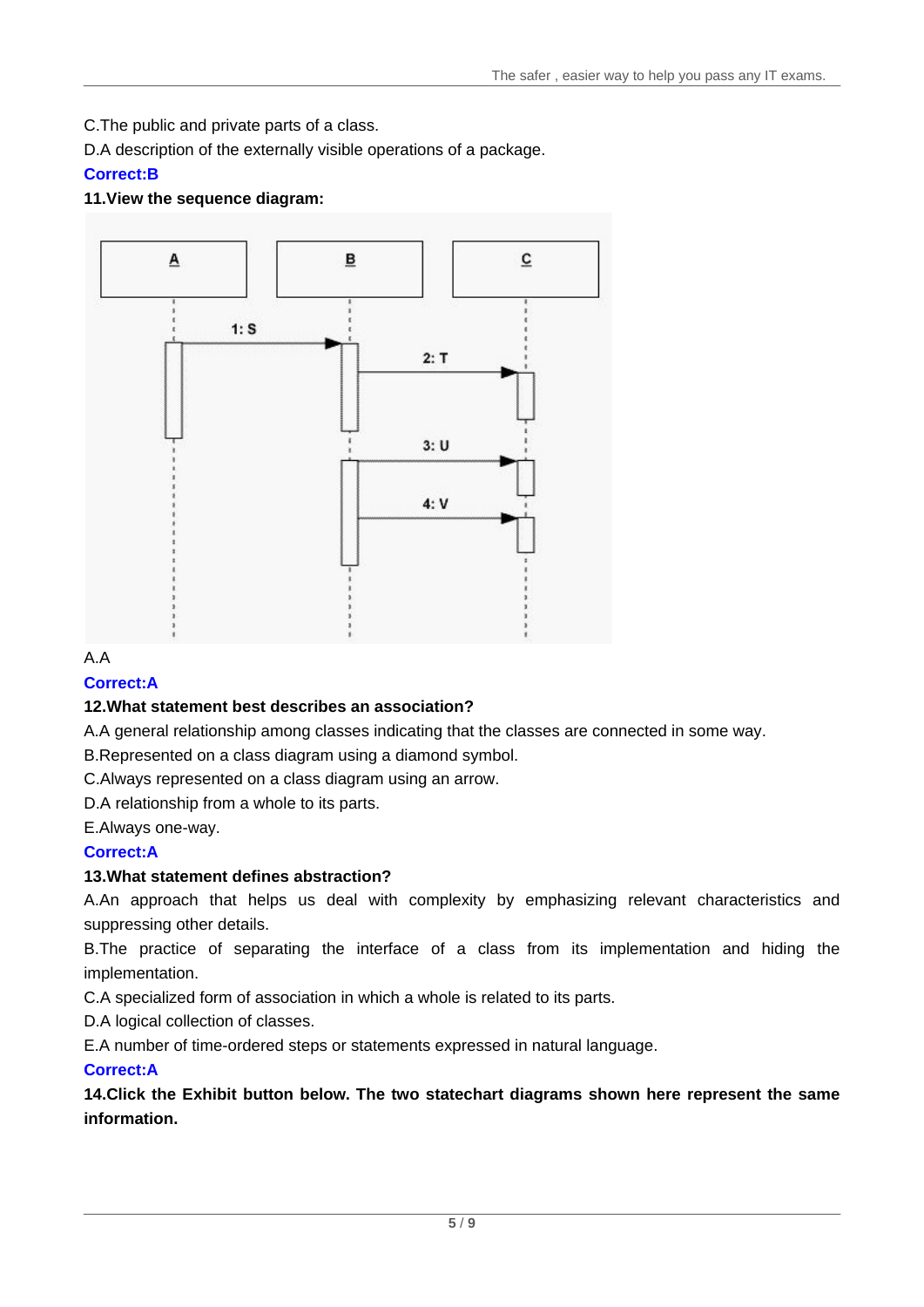

## A.True

B.False

## **Correct:A**

**15.Which one of the following diagrams shows multiple inheritance?**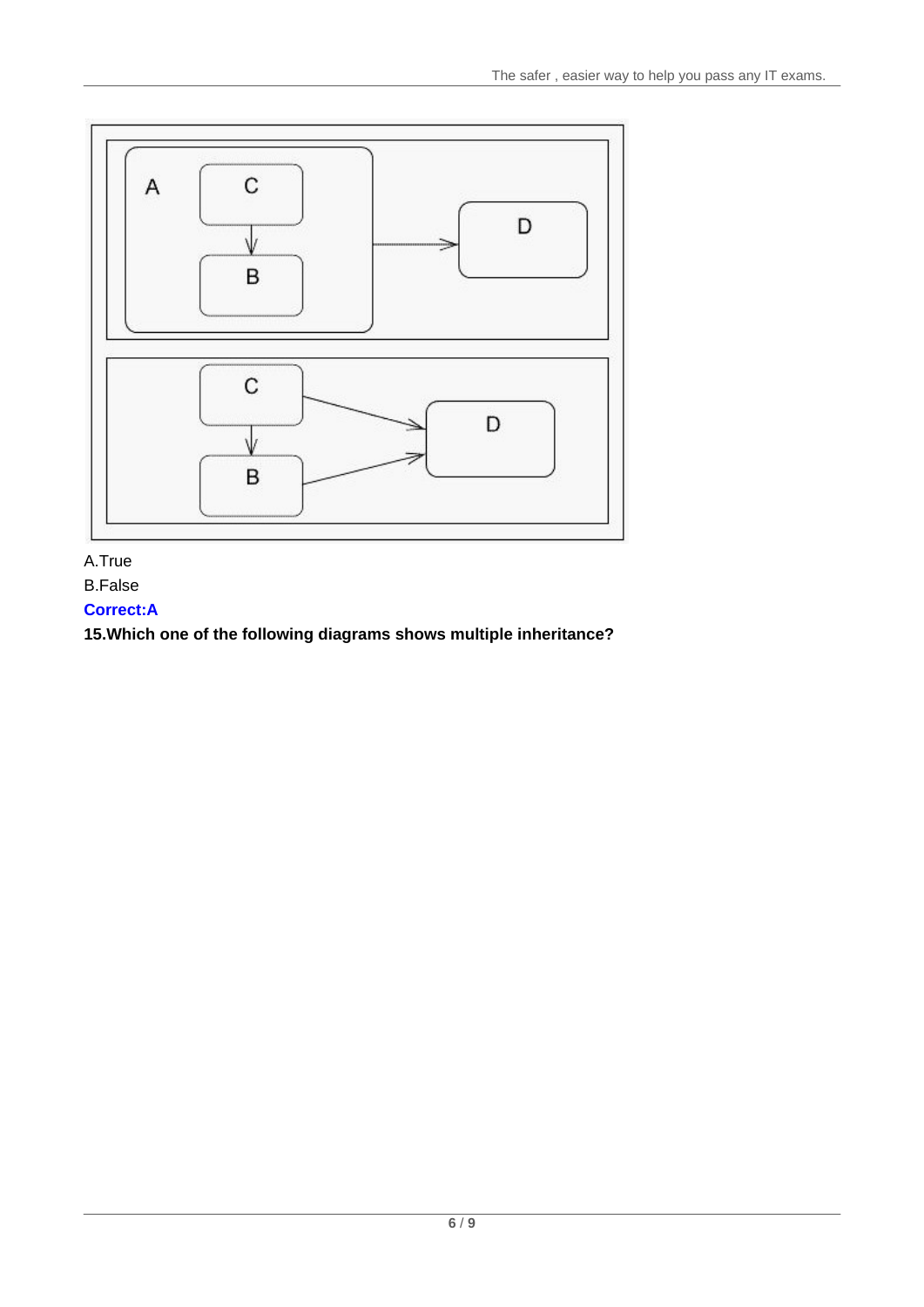

 $\overline{O}$  B.

 $CA$ 



oc.



 $O$  D.



A.B

L.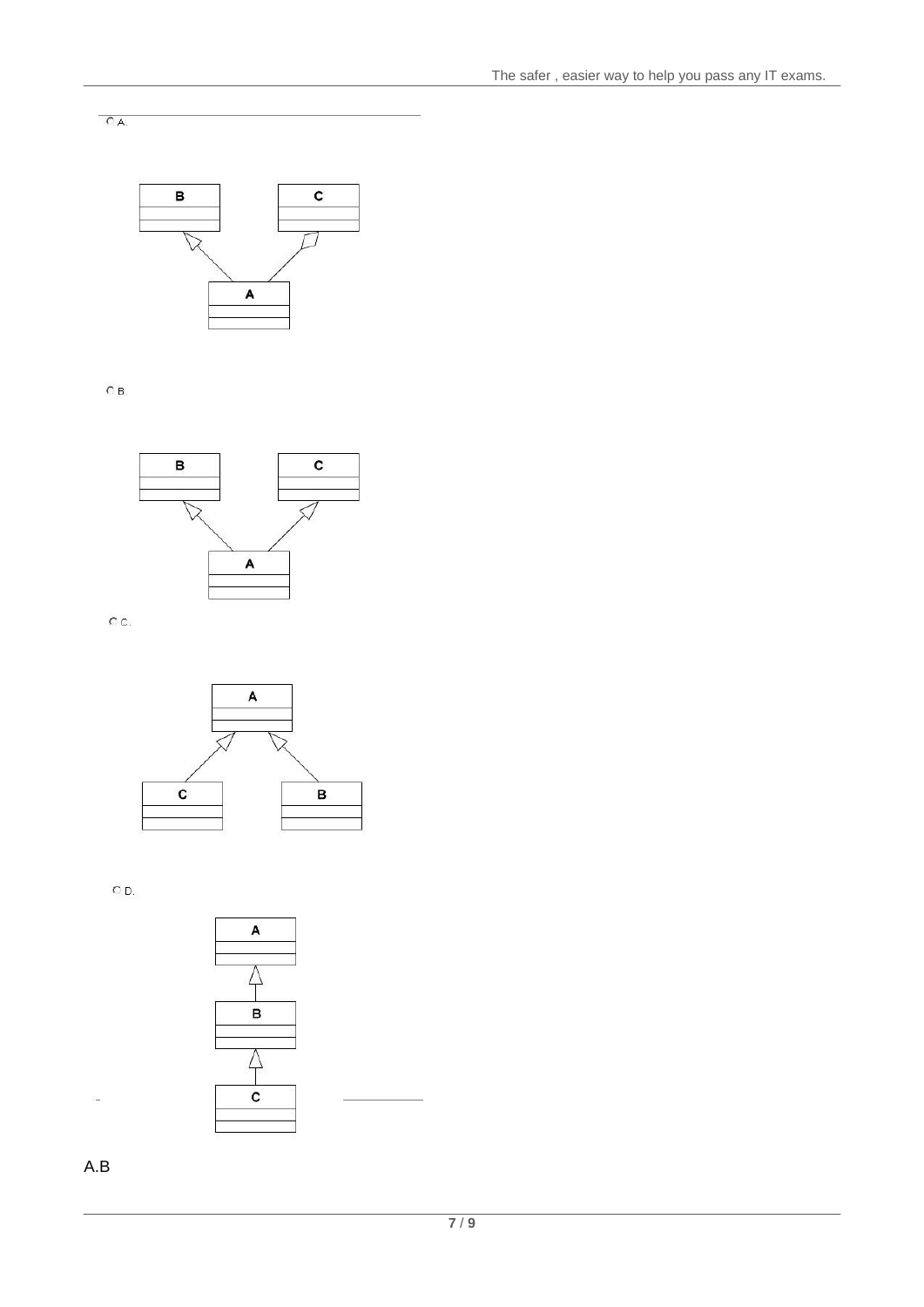## **Correct:A**

## **16.What relationships can exist between packages? (Select all that apply.)**

A.Generalization

- B.Associations
- C.Aggregation
- D.Dependency

## **Correct:A B D**

#### **17.Click the Exhibit button below. How long does A maintain control?**



A.Until step 4 is completed

B.Until step 2 is complete

C.Until all steps are completed

D.Until step 3 starts

## **Correct:B**

## **18.What can a subclass inherit from its superclass?**

A.Attributes and operations only

B.Operations only

C.Relationships only

D.Attributes, operations, and relationships

E.Use cases

## **Correct:D**

**19.Click the Exhibit button below. What adornment in this figure represents simple messaging?**